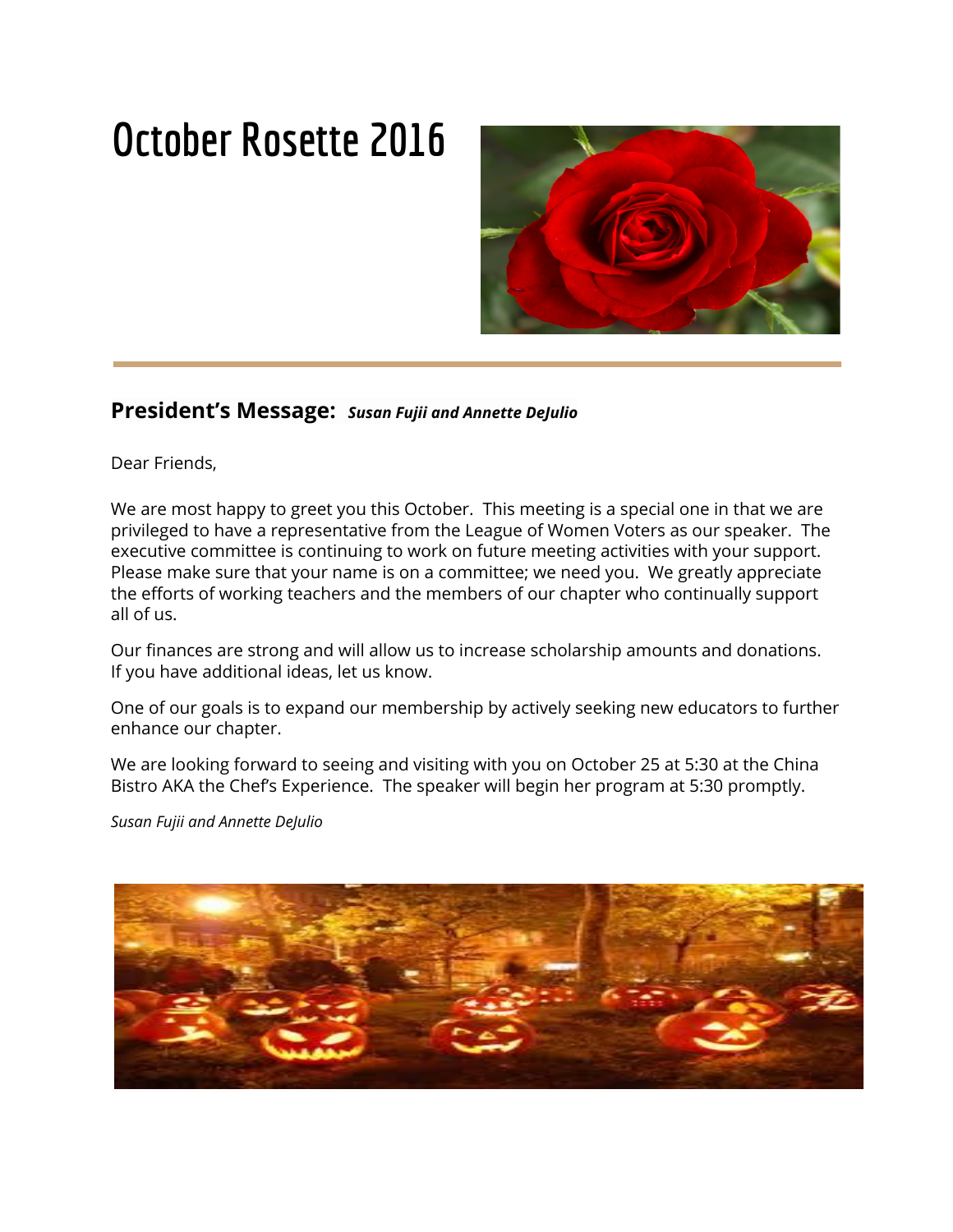

## **Alpha Omega Chapter, Delta Kappa Gamma Meeting/September 28, 2016/Minutes Recording Secretary: Marilyn Baker-Madsen**

**Present:** Marilyn Baker-Madsen, Rosemary Coyne, Annette DeJulio, Janie Dobbs, Elisabeth Geiger, Donna Goldenstein, Jennifer Gonsalves, Jean Groth, Bonnie Hansen, Linda Henika, Jeanne Lycett, Stephanie Magallon,

Emilia Martins, Nonnie Moore, Nancy Wales, Virginia Williamson. **Guest:** Cynthia Ball

**Call to Order.** The meeting was called to order by Co-President, Annette DeJulio, who advised that Co-President, Susan Fujii, was unable to attend the meeting due to family illness.

**Welcome Members and Guests.** Co-President, Annette DeJulio, extended a warm welcome to returning members and guest, Cynthia Ball.

**Presentation of Appreciation Gift for Monica Rock and Gifts for Working Members.** The presentation to Past President, Monica Rock, will be deferred to a meeting when she is in attendance. Gifts were presented to members present at the meeting who are still teaching in honor of their continued service to make education a force for excellence. Jennifer Gonsalves, Stephanie Magallon, Emilia Martins and Virginia Williamson were honored. Seven more members will be honored at the October Meeting.

**Approval of Minutes.** It was noted by Linda Henika that she made she made the Scholarship Committee Report and that Marsha Riley was a member of this committee whose name had been omitted. Linda also noted that Jennifer Gonsalves introduced the winner of the scholarship. It was moved by Jean Groth and seconded by Donna Goldenstein to approve the minutes as corrected. The motion was passed by acclamation.

**Treasurer's Report.** Co-Treasurer, Nonnie Moore, directed attention to the Treasurer's Report for May 2016 distributed at the beginning of the meeting. Nonnie also called attention to the Alpha Omega Treasurer's Report/End of Year Report for 2015-2016 and informed the group that she conducted an audit with Past Treasures, Colleen Spinato.

**Proposed Budget.** Co-Treasurer, Nonnie Moore, walked the group through the Draft Budget for 2016-2017. Co-President, Annette DeJulio, appreciated Nonnie for all her work on behalf of Alpha Omega and the members.

**Correspondence.** Notes from Mary Kincaid, Karen Taylor and Ardelle Ward were shared with the group.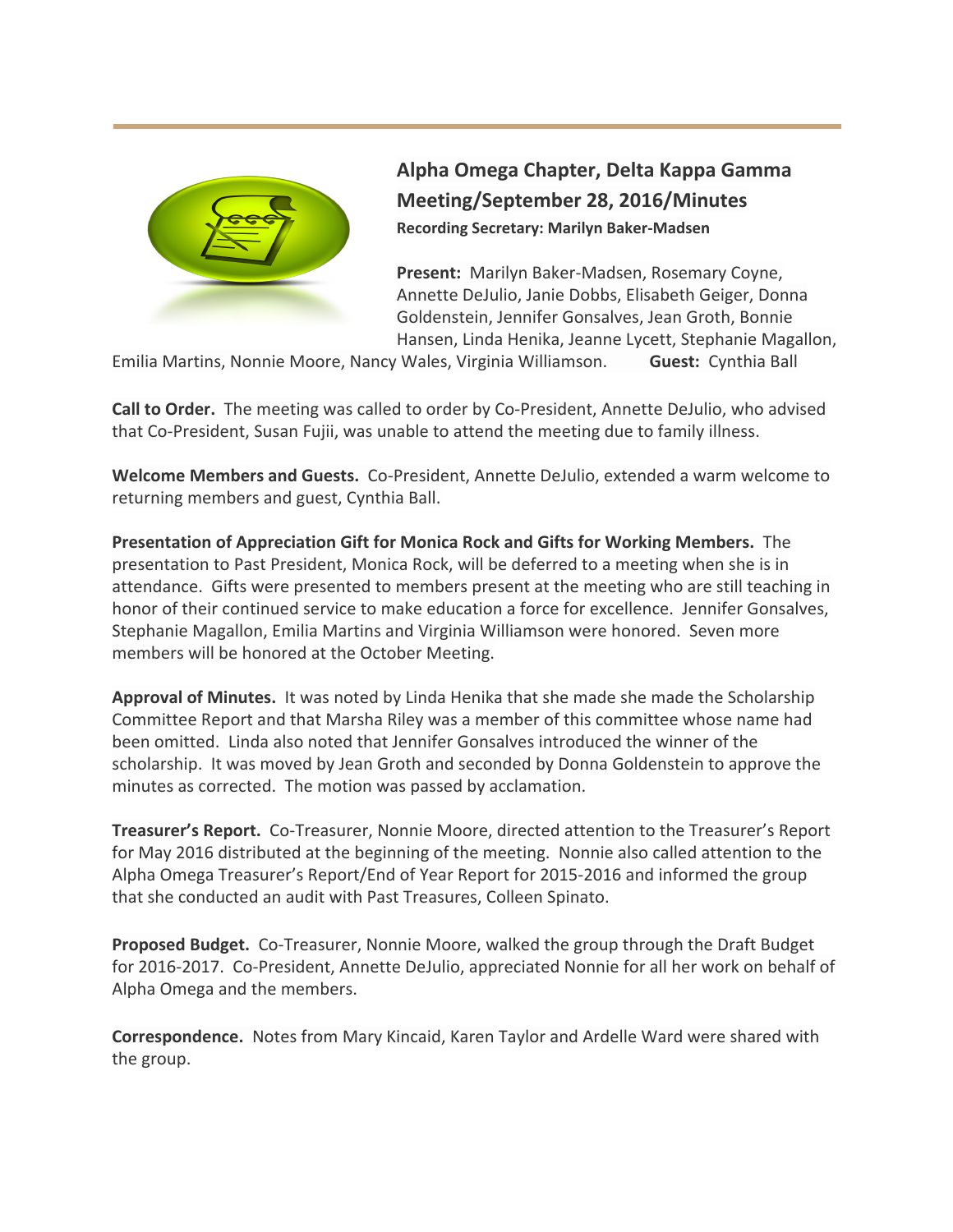#### **Old Business:**

**Membership.** Dues are to be paid by the 1<sup>st</sup> of October. It was moved by Linda Henika and seconded by Virginia Williamson that Mary Kincaid should be retained as a reserve member. The motion was passed by acclamation.

**Committees.** Members were asked to choose a committee on which to serve.

#### **Membership Committee's 3 R's.**

Virginia Williamson spoke about the Membership Committee and how this Committee will work to keep our Chapter strong. There are three things that our Chapter does that Virginia feels are most important: 1) supporting education and educators, 2) reaching out to the community at large and forming partnerships, and 3) providing enrichment for our members. With this in mind, the Membership Committee will have a three-fold focus – Recruit, Retain and Reinstate – to bring in new members, provide existing members

enrichment and inviting past members to come back. It was noted by Donna Goldenstein that when our Chapter is recruiting, we should think about past scholarship awardees. She also noted that two Hayward teachers are finalists for the Presidential Award for Excellence in Mathematics and Science; Mia Buljan for Math and Nancy Wright for Science.

Linda Henika spoke about the Scholarship Committee. They will bring recommendations to the next meeting. She also asked the group to consider another scholarship and/or consider increasing the amount of one scholarship.

Jennifer Gonsalves asks for a description of our organization that can be sent to prospective members. The Scholarship Committee has a description and is a printed brochure that has useful information.

Virginia Williamson advised the group that there is a fund for women teachers who are not current members of DKG. The Penne Ferrell Fund Literacy Award provides \$200 for building classroom libraries.

Jennifer Gonsalves spoke about the upcoming HUSD School Board election. There are 3 candidates being supported by CLASS (Civic Leaders Advocating School Success). There is a candidate's forum on October 5<sup>th</sup>. Jennifer encouraged members to become educated in regards to the election and to get out and vote.

**Date & Location for Holiday Gathering.** Co-President, Annette DeJulio asked for a volunteer to host the Holiday Meeting. It was noted by Elisabeth Geiger that it was too early to consider and suggested this item be carried forward.

**Committees.** Members were encouraged to choose a committee on which to serve. The job of running our organization depends on the participation of each member to ensure our success.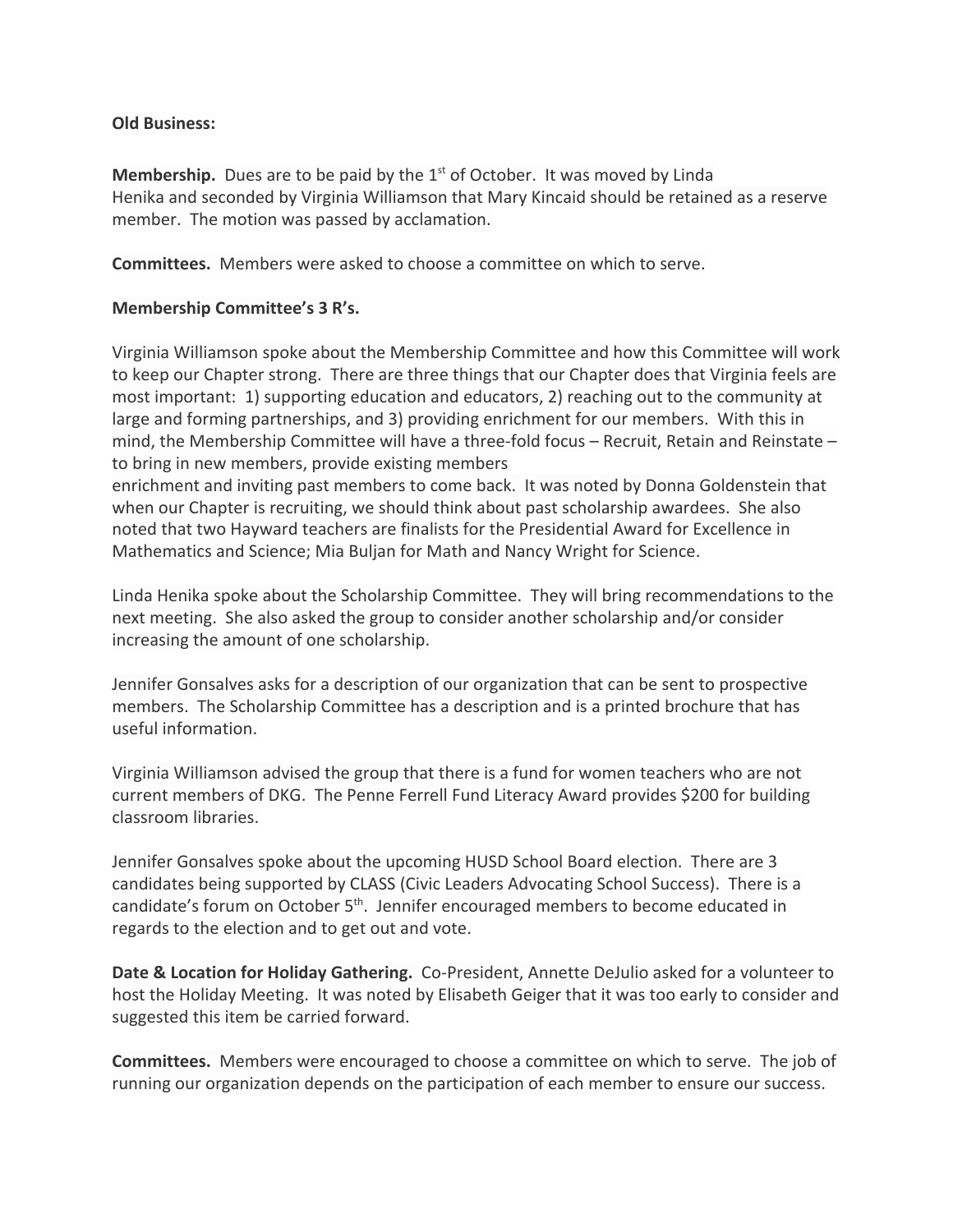**Chi State Convention 2016.** Co-President, Annette DeJulio, shared her experiences in attending this convention along with Susan Fujii. Annette felt empowered and learned that we have a voice as women and educators.

**Announcements.** The Area III Conference is scheduled for October 29<sup>th</sup> at the Crow Canyon Country Club from 9:30 – 12:30. The theme is The Arts and the Importance of Arts in our Student's Lives. Executive Director, Carol Zilli, of Music for Minors II will present "Why Music?" Attendees are encouraged to bring a sample of their creative work to share. The DKG California convention is scheduled for May  $5 - 7$ , 2017 and will be held in Los Angeles at the LAX Airport Marriott.

Red Roses to Nancy Wales for making our Meeting Dates refrigerator magnets, to Norine Dolynuik for agreeing to produce our directory again, and to Nonnie Moore for a great membership dues campaign and for assembling the gifts for members who are still teaching. Jeanne Lycett announced the Tips For Change Event benefitting Scholarships, Inc.

**Next Meeting:** Tuesday, October 25, 2016, 5:00pm.

**Meeting Dates:** October 25, November 16, December TBD, January 17, February 8, March Virtual, April 25, May 17.

**Adjournment.** The meeting was adjourned by Co-President, Annette DeJulio, who encouraged members to visit the Committee Sign-Up table. *"What we can't always do alone, we can do as a group."* Jean Groth, Past President

Respectfully Submitted, Marilyn Baker-Madsen, Recording Secretary



## **OCTOBER MEETING:**

**We will be meeting at China Experience on Tuesday, October 25th at 5:00 pm. Cost: \$25.**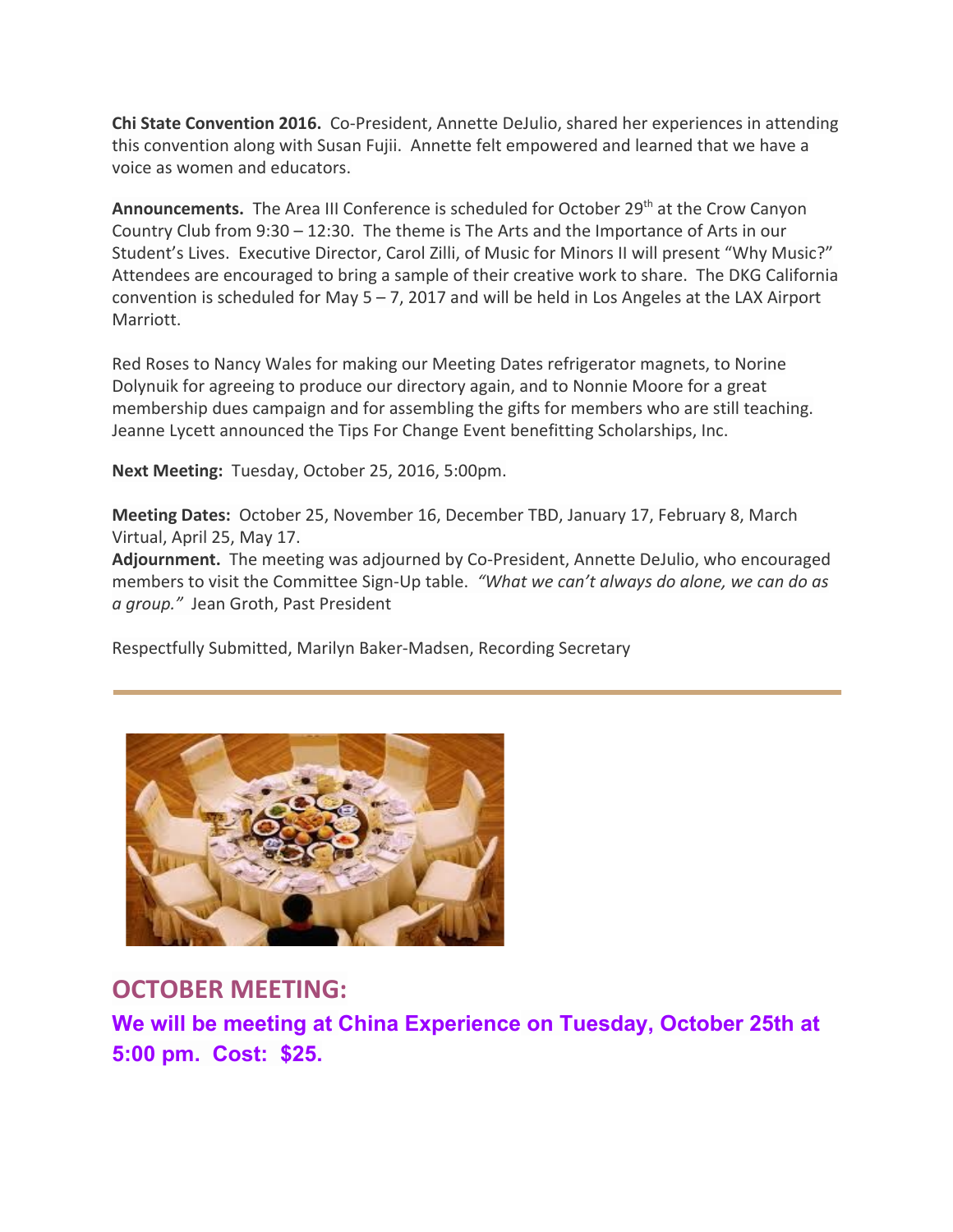

**Legislative News by Nancy Wales November 8 is Election Day. Don't forget to vote! After doing several days of weight lifting and getting new eyeglasses, I tackled the voter information tome. Lots of stuff in there! I decided that we retirees have better things to do with our time than strain our backs**

**trying to hold and read that document. There are seventeen propositions on the ballot. After some searching I found a condensed version and want to share it with all of you. The author is Damian Carroll. He summarized the ballot propositions in haiku. If you are not a fan of haiku, check out Balletopedia. This November 8th Seventeen propositions Are on the ballot:**

**Proposition 51 Nine billion dollars Of bonds for school buildings Term: thirty-five years**

**Proposition 52 A hospital fee Matched with federal dollars Funds Medi-Cal boost**

**Proposition 53 Bonds for big projects (Like high speed rail and Delta) Would need people's vote**

**Proposition 54 Bills must be posted On the web, for three days straight Before they are passed**

**Proposition 55 For high-earning folks An income tax that funds schools would remain in place**

**Propositions 56 The cigarette tax Would go up, two bucks a pack E-cigarettes too**

**Proposition 57 Earlier parole Of prisoners serving time For non-violent crimes**

**Proposition 58 Kids learning English Won't need a waiver to take Bilingual classes**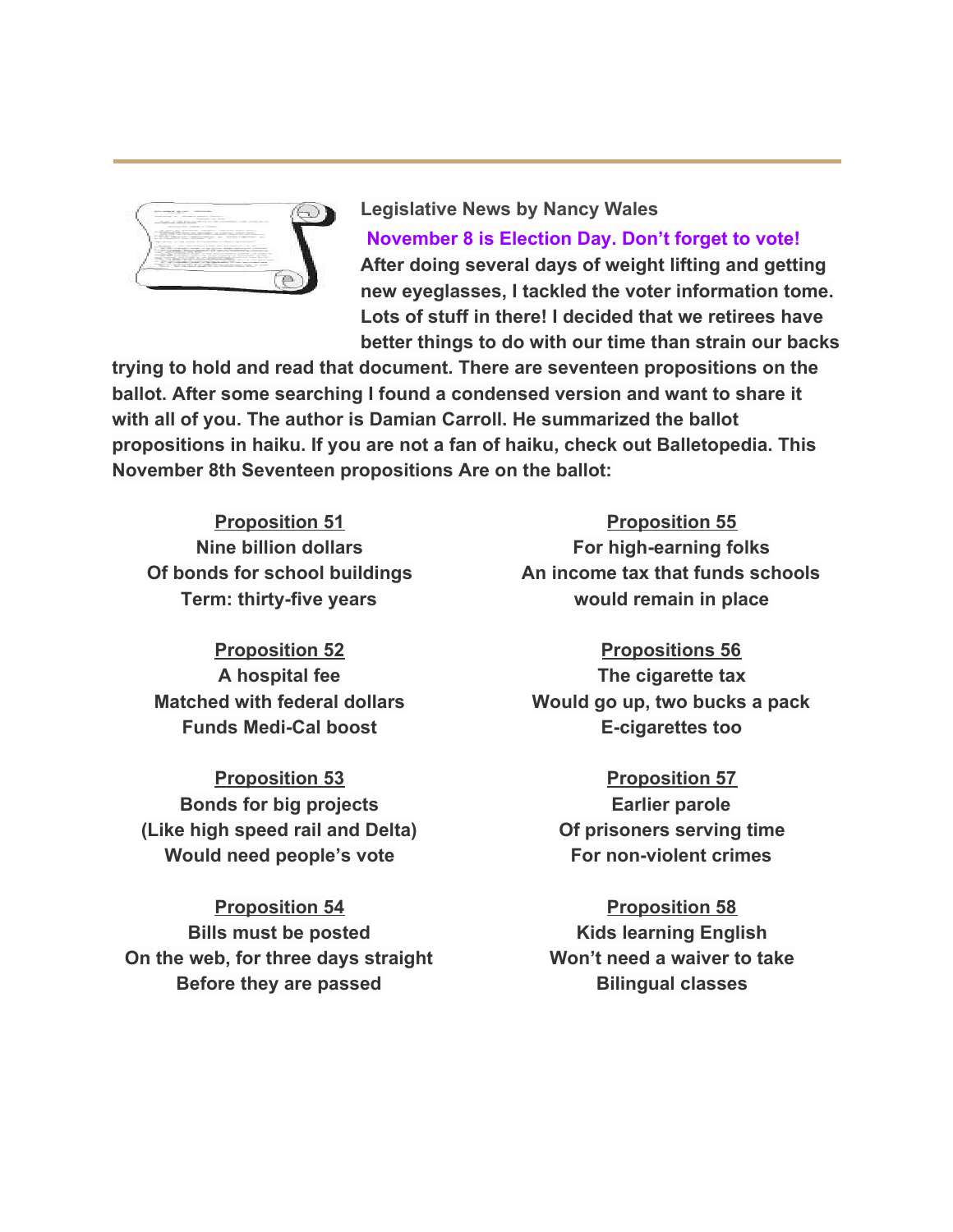**Proposition 59 Asks to overturn Citizens United, but Shucks, it's non-binding**

**Proposition 60 Adult film makers Would have to require condoms Or risk lawsuit**

**Proposition 61 In theory, lowers The cost of some state-bought drugs (But it could backfire)**

> **Proposition 62 Vote for this one if You want to eliminate The death penalty**

 **Proposition 63 Requires a permit Issued by the DOJ To purchase ammo**

**Proposition 64 Legalizes pot! Also raises some tax funds (Perhaps a billion?)**

**Proposition 65 Plastic bag makers Put this one on the ballot To punish grocers**

**Proposition 66 If you want the state To execute more people This one is for you**

**Proposition 67 "To ban plastic bags Vote "Yes" on 67 "No" on 6**

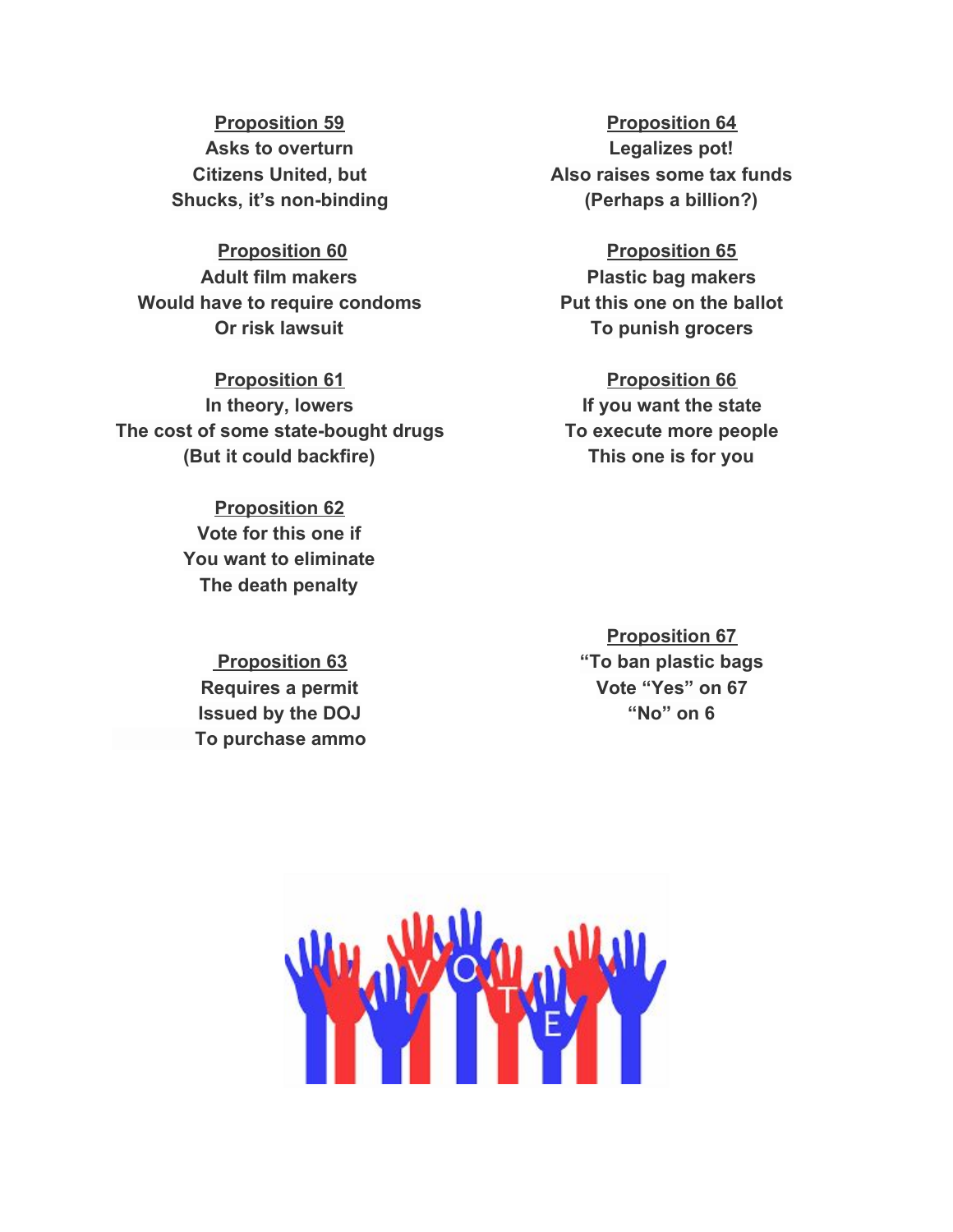

**Treasurer's Report October 12, 2016**

| Beginning Balance 9/1/16<br><b>Expenditures</b>                    | \$5476.49 |
|--------------------------------------------------------------------|-----------|
| Chef's Experience- 17 dinners                                      | \$374.00  |
| Nancy Wales -magnets, ink                                          | 93.93     |
| Annette DeJulio- Convention                                        | 177.00    |
| Nonnie Moore -Peet's, postage, wine bags                           | 189.38    |
| Annette DeJulio- frame, copies, decorations                        | 71.84     |
| <b>Total Expenditures</b>                                          | \$906.15  |
| Receipts                                                           |           |
| <b>Dues</b>                                                        | \$3130.00 |
| <b>Dinners</b>                                                     | 425.00    |
| Decorations                                                        | 24,00     |
| <b>Total Receipts</b>                                              | \$3579.00 |
| Ending Balance 10/12/16<br>Respectfully submitted,<br>Nonnie Moore | \$8149.34 |



## **Book Notes**

By Marilyn Baker-Madsen

**Favorite Authors:** I am always thrilled when a favorite author releases another book. I was not disappointed by the twelfth book in the Walt Longmire Mystery Series by Craig Johnson. I have had the good fortune to read the entire series, many books already published when I began reading and the following books as they were